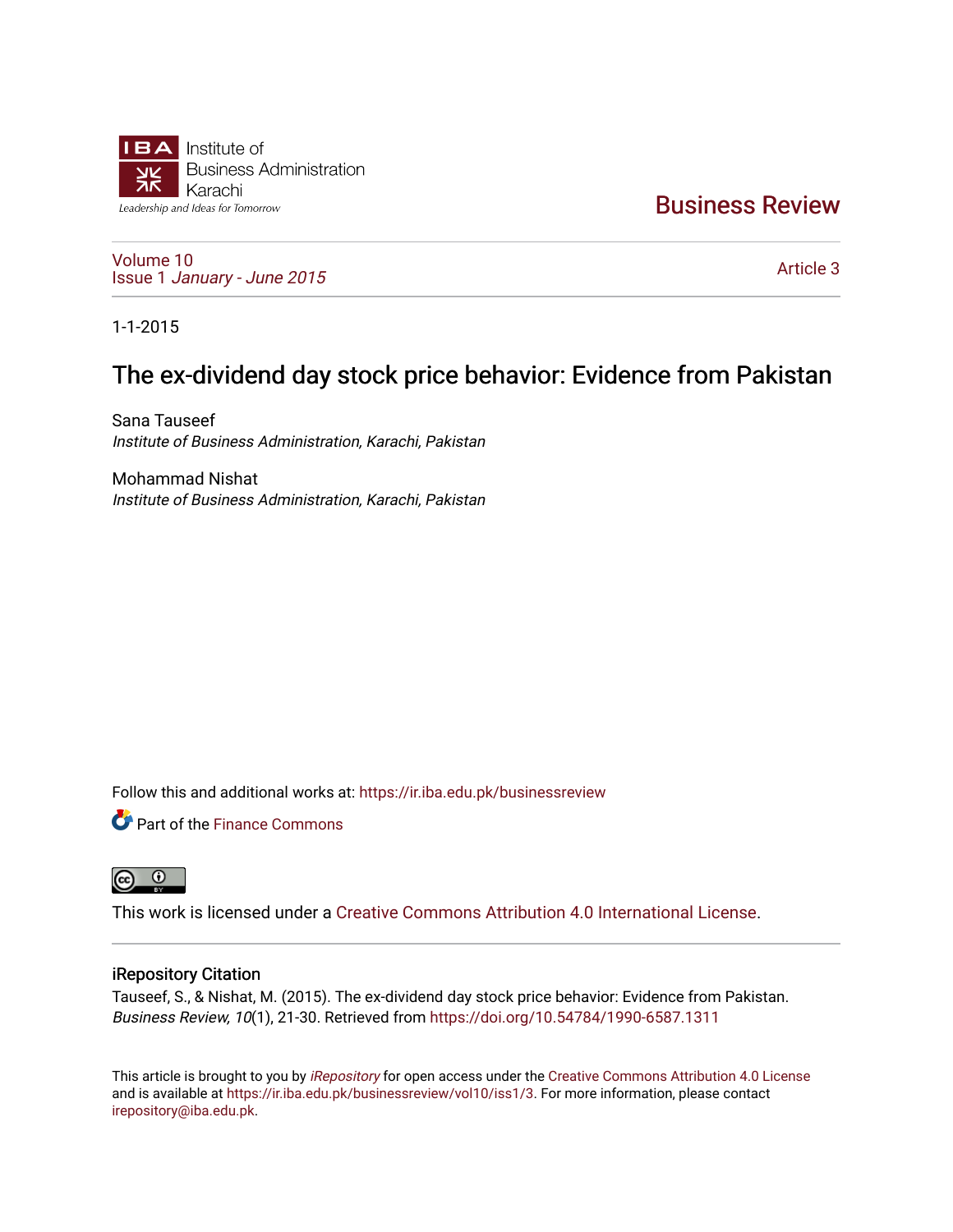# ARTICLE

# THE EX-DIVIDEND DAY STOCK PRICE BEHAVIOR: EVIDENCE FROM PAKISTAN

Sana Tauseef

Institute of Business Administration Karachi, Pakistan

Mohammad Nishat

Institute of Business Administration Karachi, Pakistan

#### Abstract

The paper examines the ex-dividend day price behavior of the listed stocks in Karachi Stock Exchange for the period January 2009 to June 2010. During the examined period, there was no capital gain tax; however a 10% withholding tax applied on dividends. We use the standard event study methodology to examine the abnormal returns for days surrounding the exdividend day. The study reports a very low price drop ratios compared to their theoretical values. No significant excess returns are found on the exdividend day; however, significant positive abnormal returns are observed in the pre-event window and negative excess returns are observed in the post event window. The study provides evidence of short-term trading hypothesis surrounding the ex-dividend days on Karachi Stock Exchange.

Key Words: Ex-Dividend Date, Clientele Effect, Market Microstructure, Short-Term Trading, Karachi Stock Exchange.

#### JEL Classification: G35, G14

#### Introduction

In the absence of taxes, transaction costs and uncertainty, the stock price on the exdividend day must drop by the amount of dividend. The proposition given by Miller and Modigliani (1961) implied that the investors are indifferent to either dividend income or capital gains. In one of the early studies, Campbell and Beranek (1955) observed an average stock price drop by an amount slightly less than the dividend on the ex-dividend date, making a tax-paying individual better-off through selling the stock before an ex-dividend date. Since then, studies have been conducted in different markets and reported deviation from the predictions of Miller and Modigliani (1961). Different explanations are given for these deviations. Most popular theories include the tax clientele, short-term trading and market microstructure theories.

Elton and Gruber (1970) suggested that the ex-dividend behavior of a corporation's common stock is related to the tax rate of its marginal stockholders. Their work supported the "clientele effect", suggesting that the investors in high income tax brackets prefer to hold low dividend yield stocks, while those in lower income tax brackets will keep their holdings in high dividend yield stocks. The study reported a positive correlation between the ex-dividend relative price drop and the dividend yield. Milonas, Travlos, Xiao and Tan (2002) examined the ex-dividend day prices in Chinese stock market, where the cash dividends could either be taxable or non-taxable, depending on their magnitude relative to the one-year estimated interest income on the face value of the corresponding stocks. The empirical findings from China are consistent with the tax hypothesis. The prices of the non-taxable stocks on the exdividend day decline by the amount of dividend paid, regardless of the dividend yield. For the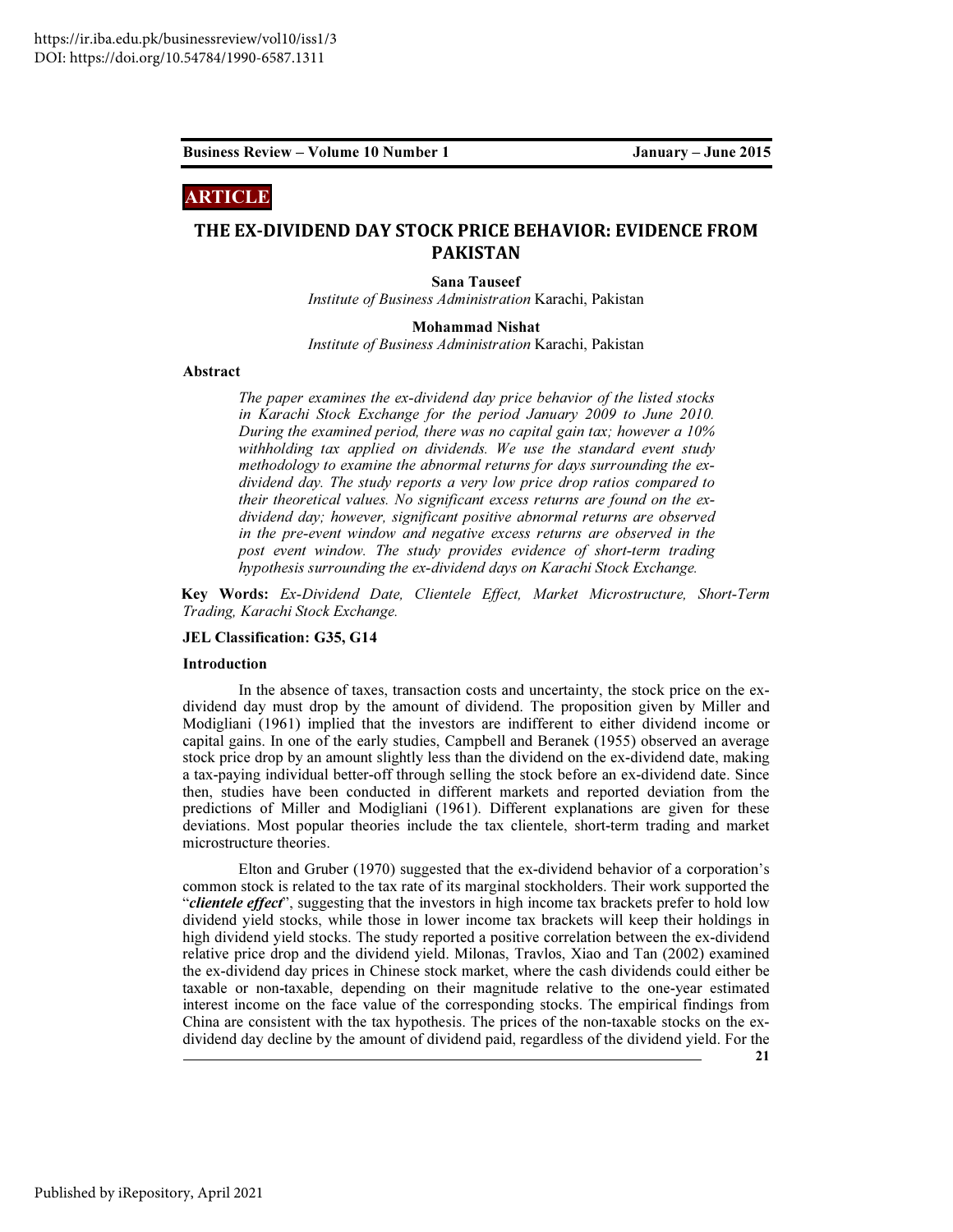taxable stocks with low dividend yields, the ex-dividend day prices drop by an amount equal to the tax-adjusted dividend. However, with an effective tax rate of 20% on dividend income, high dividend yield stocks experience a price drop larger than the tax-adjusted dividend.

According to Kalay (1982), the marginal tax rates of stockholders cannot be inferred from the relative price drop since the tax differential is not the only reason for the ex-day price movement. Kalay argues that the institutional investors who face the same tax rate on dividends and capital gains have non-tax related reasons for entering the market and they arbitrage the price differentials up to the limit posed by the transaction costs. The presence of abnormally high trading volumes around the ex-day is an evidence of **short-term trading**. Dasilas (2007) investigated the ex-dividend stock price and trading volume behavior in the Greek stock market where there are no taxes imposed on dividends and capital gains. The study concluded that despite of the inexistence of taxes, the ex-day price did not drop by the full amount of dividend, thus supporting the short-term trading hypothesis. The study also reported significant abnormal returns on the ex-dividend day and abnormal trading volume concentrated on the last cum-dividend day and ex-dividend day. Borges (2009) rejected the tax clientele hypothesis and reported the presence of positive abnormal trading volumes surrounding the ex-days. He concluded that the transaction costs restrict the arbitrage opportunities and so there are no market forces pushing the price to a unique market equilibrium.

Market microstructure theories relate the ex-day price behavior to the market frictions arising from price discreteness and bid-and-ask spreads. Bali and Hite (1998) proposed this model and claimed that the ex-day price of a stock will change by a price increment equal to or just smaller than the size of the dividend payment. If the dividend is not a multiple of minimum tick size, then the price drops by less than the dividend. Borges (2009) ruled out the price discreteness model by observing price drop lesser than dividend for Portuguese market where the price tick is very small and dividends are always integer multiples of tick size.

In the recent past, a few researches have been conducted to study the determinants of dividends and the reaction to dividend announcement at Karachi Stock Exchange. Ahmed and Javid (2009) examined the determinants of dividend payout policy of non-financial firms listed in Karachi Stock Exchange using a sample of 320 firms. The results showed that dividend payments in Pakistan are more sensitive to current earnings than the prior dividend payments. The ownership structure was also found to have a major impact on the dividend payout decision. The firms with major inside shareholdings pay more dividends to their shareholders in Pakistan. Moreover, the market capitalization and firm size were found to have a negative impact on the dividend payout of Pakistani firms. Akbar and Baig (2010) in their study to test the semi-strong form of market efficiency in Pakistan found that the reaction of stock prices to cash dividend announcements is statistically insignificant. The returns (ignoring) during the 41-day event window were found to be mostly negative, which might be attributed to the tax effect of cash dividends. The results for stock dividend announcements and for simultaneous cash and stock dividends were found to be positive and significant. The positive reaction to stock dividends was attributed to the zero taxes on stock dividends and capital gains in Pakistan's equity market. No research, so far, is done to explore the ex-dividend day price movement for Pakistani stocks. This study extends the international evidence on the ex-dividend day stock price behavior by studying Pakistani stocks and tests the different theoretical explanations proposed for the ex-day price reaction for Pakistani market.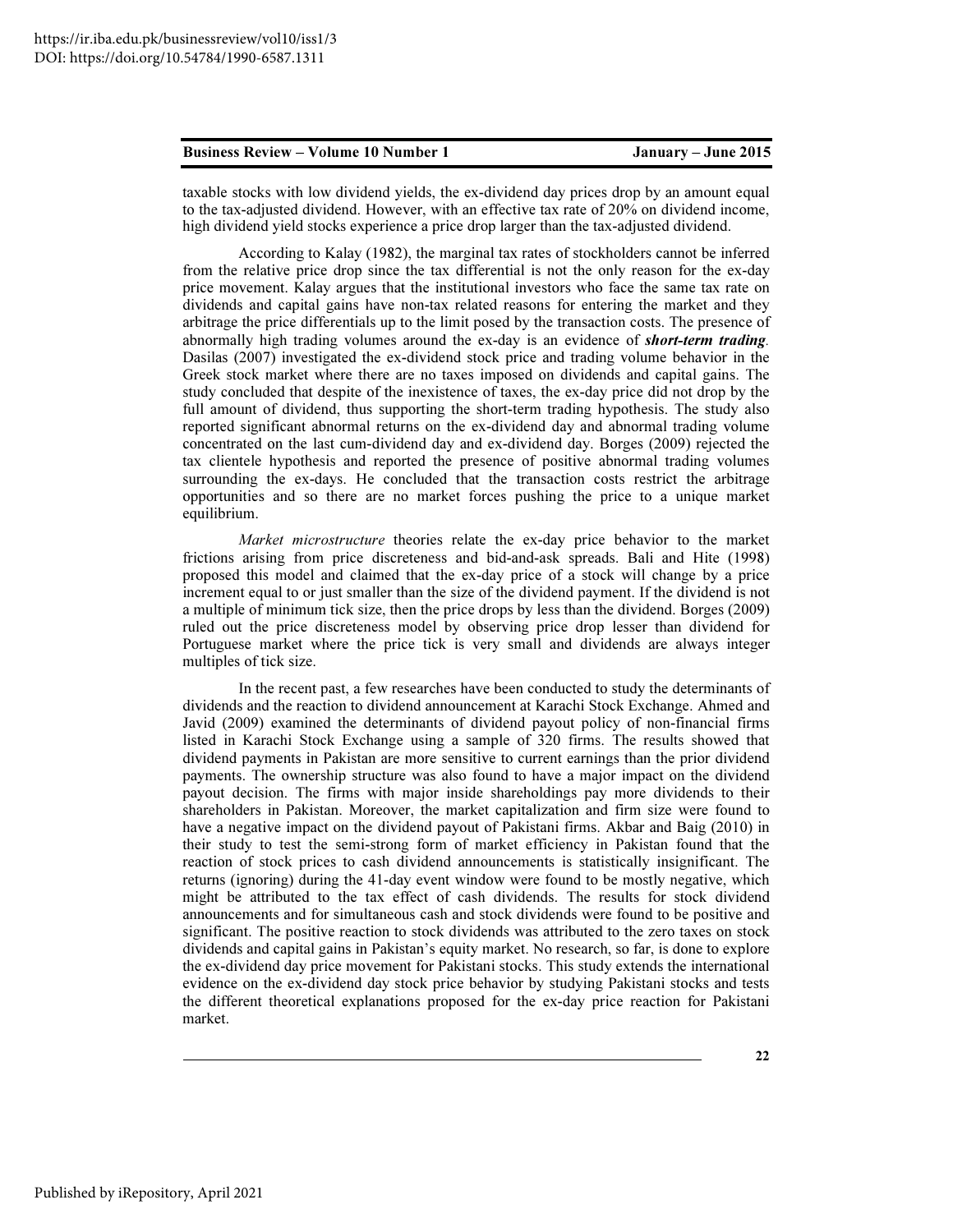#### Karachi Stock Exchange

Karachi Stock Exchange (KSE) is the biggest and most liquid exchange in Pakistan. As of December, 2009, 654 companies were listed on KSE with a market capitalization of Rs. 2.561 trillion (US\$ 30.5 billion).

There are three general forms of dividends that the companies listed on KSE declare and pay: Cash, Stock (bonus shares), and a combination of two. There is a 10% withholding tax applied on the cash dividends on KSE. On the capital gains, no tax was applicable for the examined period. However, in Feb 2010, the government and directors of Karachi Stock Exchange (KSE) decided to have a capital gain tax effective from July 1, 2010.

#### Data and Methodology

The sample includes all listed stocks that paid cash dividends during the period from January 2009 to June 2010. The stocks offering the bonus dividends or stock splits with the cash dividend payments are excluded from the sample. The sample initially consisted of 269 dividend payments. From these dividend distributions, we have included the stocks having at least 200 trading days prior to the dividend payment date. On basis of the availability of stock prices over the event and estimated window, our final data, consists of 236 cash dividend distributions. Data on all dividend payment events by the listed firms during the covered period was collected from the website of Karachi Stock Exchange (www.kse.com.pk). The daily share prices and trading volumes for the sample stocks and market indices for KSE were obtained from the website of Daily Business Recorder (www.brecorder.com.pk).

We use a number of approaches to analyze the stock price drop around the exdividend date. Considering no taxes on dividends and capital gains and no transaction costs, the price drop on the ex-dividend day is equal to the amount of dividend paid. Let  $P_c$  the closing price on the cum-dividend day,  $P_e$  the closing price on ex-dividend day and D the amount of dividend paid, then

$$
P_c - P_e = D \tag{1}
$$

If we divide both sides by D, we get the raw price ratio (RPR):

$$
RPR = (P_c - P_e)/D = D/D = 1
$$
\n<sup>(2)</sup>

The raw price ratio measures the price change from the last cum-dividend day to the exdividend day in terms of dividend paid and has a theoretical value of 1.

In the case where dividends are taxable, we can rewrite equations (1) and (2) by taking into account the tax that must be paid on the dividends. With a 10% tax on dividends, the equations can be re-written as follows:

$$
P_c - P_e = 0.90 \times D \tag{3}
$$

$$
RPR = (P_c - P_e)/D = (0.90*D)/D = 0.90
$$
 (4)

Because the raw price ratio is subject to market influences between the two days, we adjust the ex-day closing price for the market return by discounting the ex-dividend price by the market return, proxied by KSE 100 index, between the two days. Ignoring taxes, this marketadjusted price ratio (MAPR) has a theoretical value of 1 and is given as:

$$
MAPR = [P_c - (P_e)/(1 + R_m)] / D \tag{5}
$$

The price change given by equation (2) can also be expressed in terms of the price on last cum-dividend day. The ratio called the raw price drop ratio is given as:

23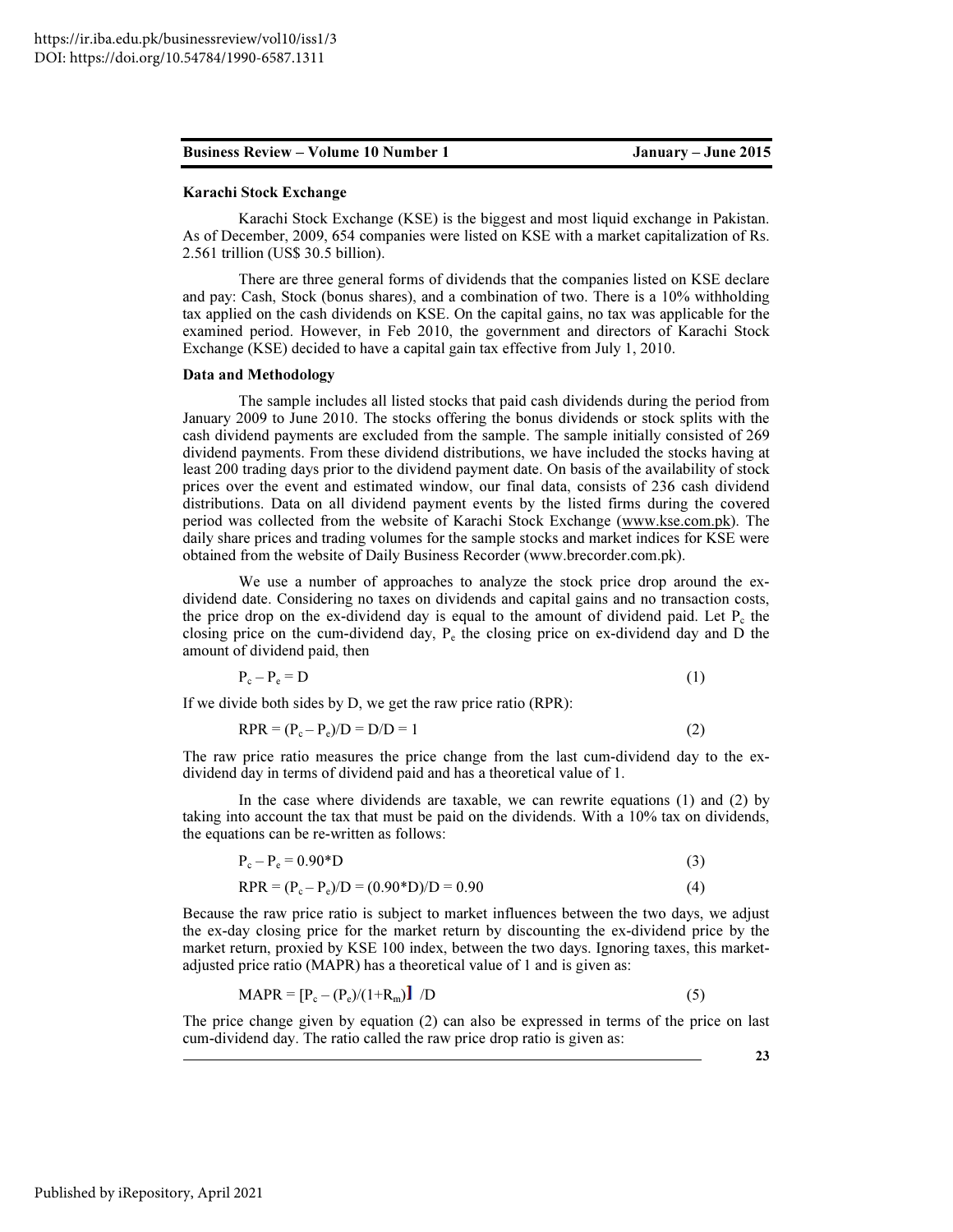| January – June 2015<br><b>Business Review – Volume 10 Number 1</b> |
|--------------------------------------------------------------------|
|--------------------------------------------------------------------|

 $RPDR = (P_c - P_e)/P_c$ (6)

As before we can also adjust the raw price drop ratio for market influences between the last cum-dividend day and the ex-dividend day to get the market-adjusted price drop ratio:

$$
MAPDR = [Pc - (Pe)/(1 + Rm)]/Pc
$$
\n(7)

Ignoring taxes on dividends, all raw price drop ratios have a theoretical value equal to the dividend yield (DY) which is computed as the dividend per share divided by the stock price on the last cum-dividend day.

$$
DY = D/P_c \tag{8}
$$

With a 10% tax on dividends, the value for price drop ratios should equal 0.90\*DY.

Finally, the abnormal raw returns on the ex-dividend days is calculated as given:

$$
ARR = (P_e + 0.90^*D - P_c)/P_c
$$
 (9)

Our study tests the following null hypotheses:

 $H_1$  = The mean of RPR = 0.90

$$
H_2
$$
 = The mean of MAPR = 0.90

 $H_3$  = The mean of RPDR = 0.90\*DY

 $H_4$  = The mean of MAPDR = 0.90\*DY

 $H_5$  = The mean of ARR = 0

We also examine the market reaction on and around the ex-dividend days using the standard event study methodology. The event window has been taken from  $t=-20$  to  $t=+20$ , where t=-20 represents 20 days before the ex-dividend date ( $t=0$ ) and  $t=+20$  represents 20 days after the stock goes ex-dividend. We employ the single-factor market model to compute the abnormal return for each stock in the 40-day window. The market model parameters are computed using an estimation period of 180 days before the window period for each participating firm. The period of 20 days prior to the ex-dividend date is not included in this clean period to prevent the event's influence on the parameter estimates.

The following market model is employed for the parameter estimations:

$$
AR_{it} = R_{it} - E(R_{it})
$$
\n(10)

where,  $AR_{it} = Abnormal$  return for stock *i* on day *t*.

 $R_{it}$  = Actual return of stock *i* at time *t*.

 $E(R_{it})$  = Expected return on stock *i* at time *t*. This is measured by the following equation:  $E(R_{it}) = \alpha + \beta R_{mt}$ 

 $\alpha$  = Ordinary least squares estimate of the intercept of the market model regression.

 $β =$  Ordinary least squares estimate of the coefficient in the market model regression.

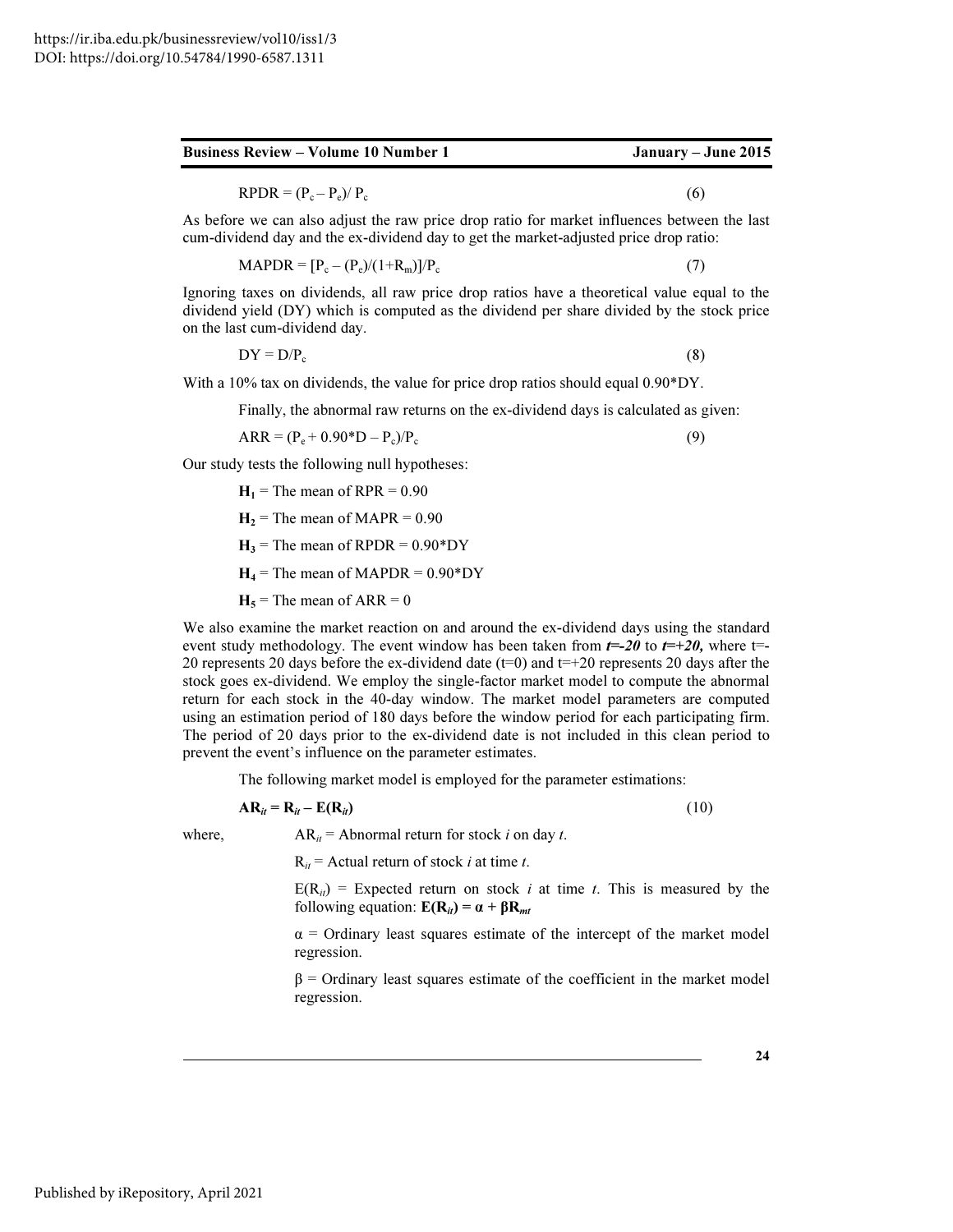| <b>Business Review – Volume 10 Number 1</b> |  |  |
|---------------------------------------------|--|--|
|                                             |  |  |

The cumulative abnormal returns are computed for the period surrounding the ex-dividend days (-20 to  $+20$ ), i.e., from 20 days before the ex-dividend date to 20 days after the exdividend date, using the following equation:

$$
t=20
$$
  

$$
CAR = \sum AR_t
$$
  

$$
t=-20
$$
 (11)

We anticipate a mean abnormal return on ex-days and a cumulative abnormal return pre- and post-ex-dividend period equal to zero. That is, the null hypotheses are:

 $H_6$  = The mean of abnormal returns on ex-days (ARs) = 0

 $H_7$  = The cumulative abnormal returns pre- and post-ex-dividend period (CARs) = 0

#### Empirical Results

Exhibit 1 shows the descriptive statistics of the sample dividend payments. The mean dividend is PKR4.718 and the mean dividend yield is 5.5%. The average price change on ex-dividend day is -0.202 indicating that on average, the stock prices have slightly increased on the ex-dividend days for the observed period. The mean raw price ratio (RPR) is 0.010 and the market adjusted price ratio (MAPR) is 0.033. The mean abnormal raw return on ex-dividend day is 4.9%.

The mean RPR, mean MAPR, mean RPDR, mean MAPDR, mean ARR and the theoretical values of these ratios are given in exhibit 2. T-statistics to measure the differences of the means from their corresponding theoretical values are also presented in the exhibit. The mean RPR, mean MAPR, mean RPDR, and mean MAPDR ratios are all very small compared to their theoretical values.

| $n = 236$                 | <b>Dividend</b> | Div. Yield | $P_c - P_e$ | <b>RPR</b> | <b>MAPR</b> | <b>RPDR</b> | <b>MAPDR</b> | <b>ARR</b> |
|---------------------------|-----------------|------------|-------------|------------|-------------|-------------|--------------|------------|
| Mean                      | 4.718           | 0.055      | $-0.202$    | 0.010      | 0.033       | 0.001       | 0.001        | 0.049      |
| <b>Standard Deviation</b> | 7.477           | 0.053      | 9.846       | 1.914      | 2.001       | 0.035       | 0.037        | 0.058      |
| Minimum                   | 0.010           | 0.003      | $-58.360$   | $-11.672$  | $-17.459$   | $-0.081$    | $-0.119$     | $-0.266$   |
| <b>Maximum</b>            | 60.000          | 0.338      | 67.000      | 15.073     | 16.046      | 0.283       | 0.301        | 0.301      |
| Range                     | 59.990          | 0.335      | 125.360     | 26.745     | 33.505      | 0.364       | 0.420        | 0.567      |

Exhibit 1: Descriptive Statistics

The mean RPR (0.010) with a t- statistic of -7.145 and mean MAPR (0.033) with a tstatistic of -6.659 are statistically lesser compared to their theoretical values. The mean RPDR is 0.001 with a t-statistic of -21.378 and mean MAPDR is 0.001 with a t-statistic of -19.983. These two ratios are also statistically lower than their theoretical values. The abnormal raw return (ARR) of 4.9% has a t-statistic of 12.96 and is significantly positive. These results, thus, reject the hypothesis that the stock prices drop by the after-tax dividend amount on ex-

25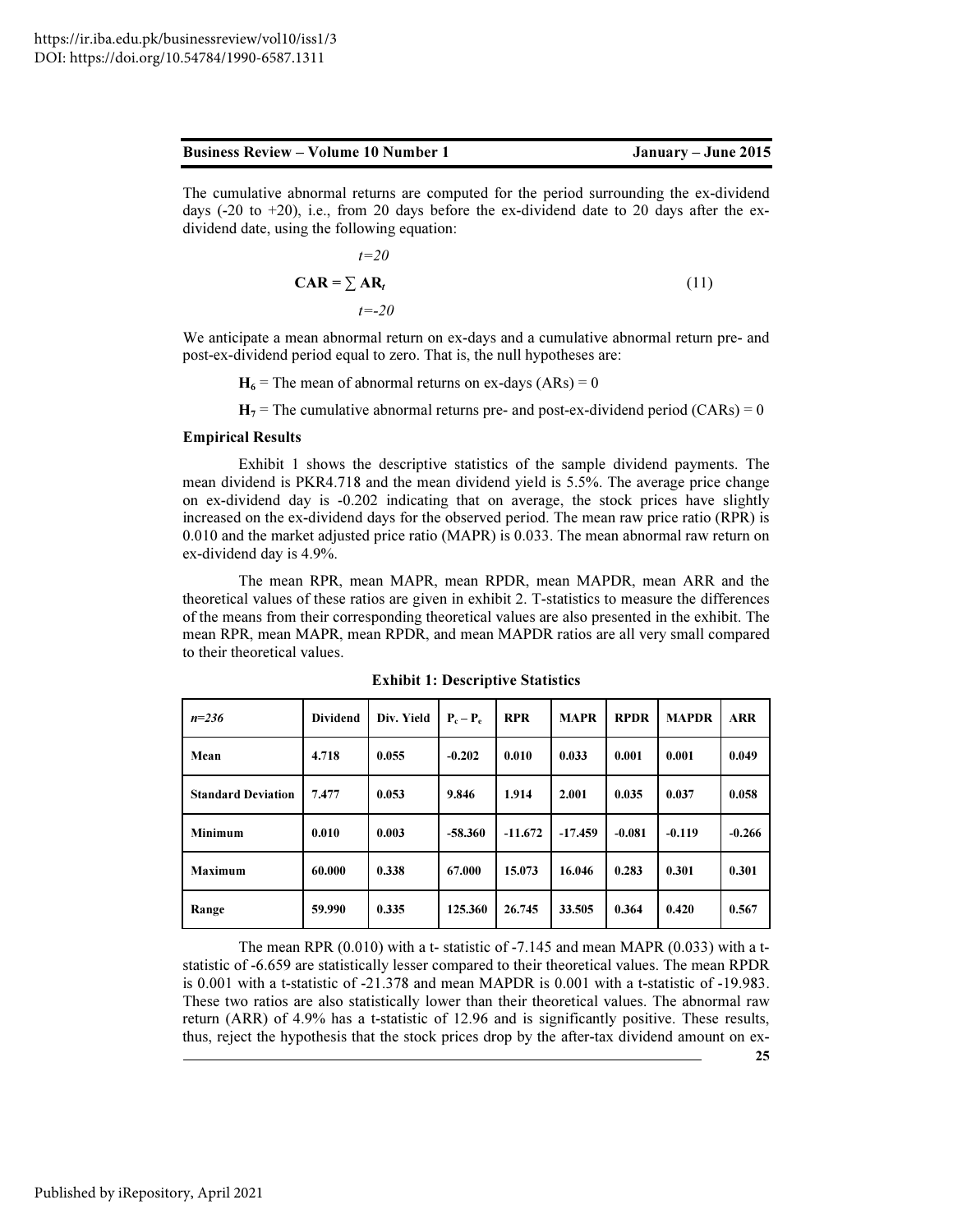| <b>Business Review – Volume 10 Number 1</b> | January – June 2015 |
|---------------------------------------------|---------------------|
|                                             |                     |

dividend days on Karachi Stock Exchange. On KSE, the ex-dividend day price decline is not equal to the tax-adjusted amount of dividend. The price drop is significantly lesser than the tax-adjusted dividend and therefore, the tax hypothesis does not explain the ex-day price behavior of Pakistani stocks. The results are consistent with the results of the similar study conducted in Greece which also reported the inexistence of the stock price drop equal to the dividend amount on ex-days (Dasilas, 2007).

Exhibit 3 and 4 give the average abnormal returns and cumulative abnormal returns for the dividend paying stocks for a 41-day event window surrounding the ex-dividend days. The excess returns and CARs are calculated using the single factor market model. On the exdividend day  $(t=0)$ , the mean AR is  $-0.163\%$  and is not statistically significant. However, positive and significant excess returns are observed on some days in the event period. These positive ARs are clustered in the pre-event period. There is an AR of 0.308% on day -3 and is significant at 5%. On day -5, AR is 0.31% and is significant at 10%.

| $n = 236$    | <b>Theoretical Value</b> | Mean  | t-Statistic |
|--------------|--------------------------|-------|-------------|
| <b>RPR</b>   | 0.900                    | 0.010 | $-7.145$    |
| <b>MAPR</b>  | 0.900                    | 0.033 | $-6.659$    |
| <b>RPDR</b>  | 0.050                    | 0.001 | $-21.378$   |
| <b>MAPDR</b> | 0.050                    | 0.001 | $-19.982$   |
| <b>ARR</b>   | 0.000                    | 0.049 | 12.960      |

Exhibit 2: Ex-Dividend Day Price Behavior

\* Significant at 1%

Exhibit 4 displays the average cumulative abnormal returns over the event period. Mean CAR shows an increasing trend since 20 days prior to the ex-day till the last cum-day. On this day  $(t = -1)$ , the mean CAR is 4.10%. Since the ex-dividend day, the average CAR decreases till 7 days after the ex-day when it reaches 2.963%.

| <b>Event Day</b> | Avg. AR        | <b>Std. Dev</b> | t-statistic    | Avg. CAR    | <b>Std Dev</b> | t-statistic |
|------------------|----------------|-----------------|----------------|-------------|----------------|-------------|
| $-20$            | 0.002815323    | 0.035906222     | 1.204521219    | 0.002791464 | 0.035754038    | 1.19939689  |
| -19              | 0.004490403    | 0.049000021     | 1.407813289    | 0.00726284  | 0.063795241    | 1.748937089 |
| $-18$            | 0.002078567    | 0.043378544     | 0.736113969    | 0.009341407 | 0.078938688    | 1.817935144 |
| $-17$            | $-0.001128693$ | 0.033759705     | $-0.513609479$ | 0.008212714 | 0.088221754    | 1.430102038 |
| $-16$            | 0.00215905     | 0.028246027     | 1.174251849    | 0.010371764 | 0.09640049     | 1.652834541 |
| $-15$            | 0.00178837     | 0.030496956     | 0.90085921     | 0.012160134 | 0.106030195    | 1.761833256 |
|                  |                |                 |                |             |                | 26          |

Exhibit 3: ARs and CARs surrounding the Ex-Dividend Days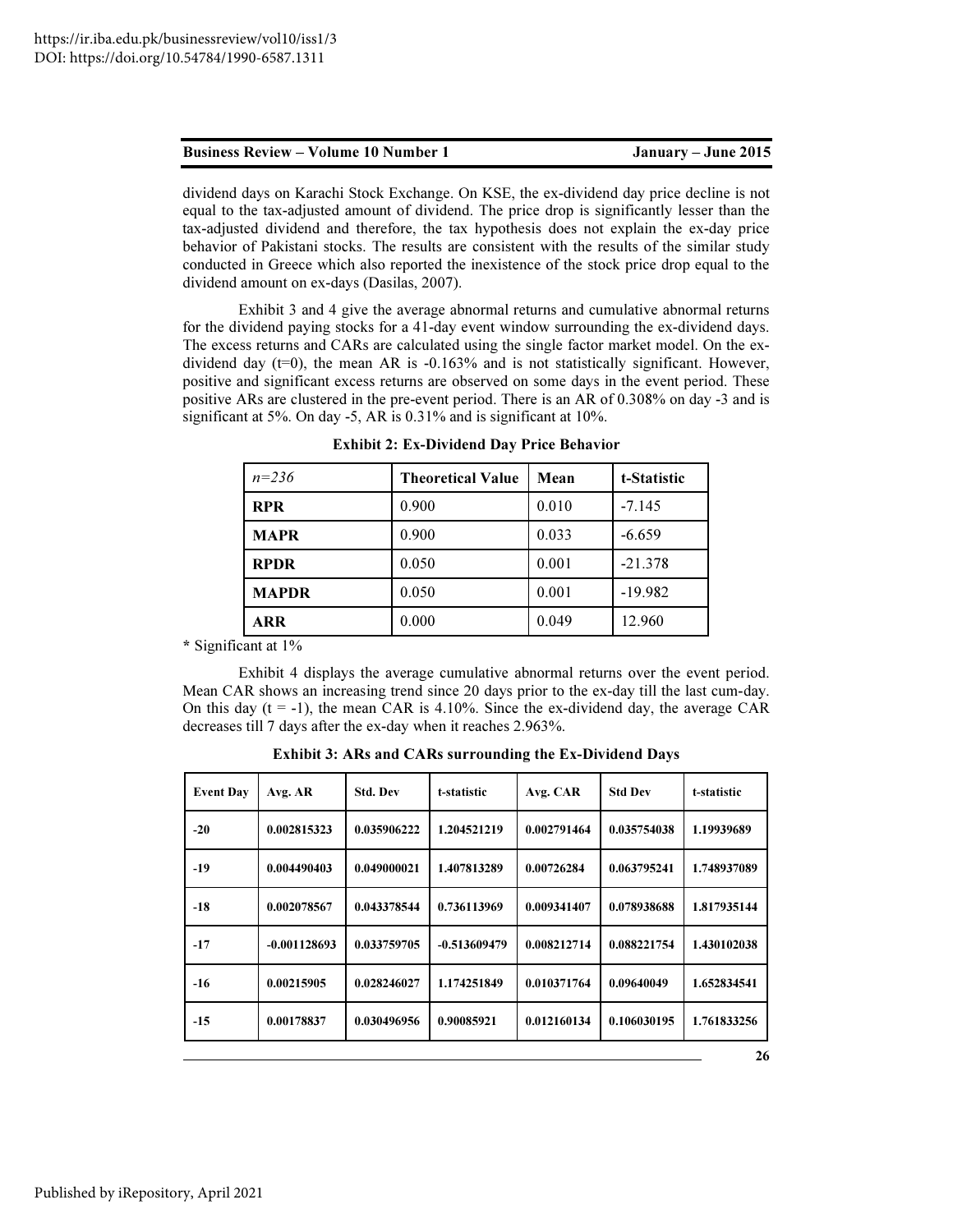| <b>Business Review - Volume 10 Number 1</b><br>January - June 2015 |                |             |                |             |             |             |  |  |
|--------------------------------------------------------------------|----------------|-------------|----------------|-------------|-------------|-------------|--|--|
|                                                                    |                |             |                |             |             |             |  |  |
| $-14$                                                              | 0.002291793    | 0.029838925 | 1.179908243    | 0.014451927 | 0.112141454 | 1.979773843 |  |  |
| $-13$                                                              | 0.001319796    | 0.03118935  | 0.650064791    | 0.015771724 | 0.118049726 | 2.052438606 |  |  |
| $-12$                                                              | 0.001272329    | 0.028648587 | 0.68226337     | 0.017044052 | 0.121289683 | 2.158763138 |  |  |
| -11                                                                | 0.003485152    | 0.035360206 | 1.514129325    | 0.020529204 | 0.129327797 | 2.438575684 |  |  |
| $-10$                                                              | 0.007407368    | 0.035828161 | 3.176108921    | 0.027936572 | 0.138810303 | 3.091771661 |  |  |
| $-9$                                                               | 0.001352804    | 0.032849978 | 0.632638835    | 0.029289376 | 0.144240608 | 3.119453937 |  |  |
| -8                                                                 | 0.002730928    | 0.031165    | 1.346167789    | 0.032020305 | 0.147174579 | 3.342324856 |  |  |
| $-7$                                                               | 0.001752954    | 0.025370168 | 1.061459142    | 0.033773259 | 0.155393429 | 3.338845494 |  |  |
| -6                                                                 | 0.000323957    | 0.026463959 | 0.188056841    | 0.034097216 | 0.157767614 | 3.320145144 |  |  |
| $-5$                                                               | 0.003139218    | 0.026450289 | 1.823253673    | 0.037236435 | 0.161776219 | 3.535976831 |  |  |
| $-4$                                                               | 0.00158229     | 0.024669747 | 0.985320102    | 0.038818724 | 0.165623013 | 3.600614128 |  |  |
| $-3$                                                               | 0.003083475    | 0.023029587 | 2.056886154    | 0.041902199 | 0.171681992 | 3.749454388 |  |  |
| $-2$                                                               | $-0.002294258$ | 0.027605892 | -1.276722318   | 0.039607941 | 0.172578715 | 3.525746168 |  |  |
| -1                                                                 | 0.001403483    | 0.039106927 | 0.551327349    | 0.041011425 | 0.172483542 | 3.652693197 |  |  |
| $\bf{0}$                                                           | $-0.001628118$ | 0.032386159 | $-0.77229355$  | 0.039383307 | 0.177276035 | 3.412857454 |  |  |
| 1                                                                  | $-0.002481455$ | 0.026134629 | $-1.45863308$  | 0.036901852 | 0.181588546 | 3.121876436 |  |  |
| $\overline{2}$                                                     | $-0.002762924$ | 0.02998637  | -1.415471453   | 0.034138927 | 0.184669233 | 2.839954131 |  |  |
| 3                                                                  | $-0.000202003$ | 0.028142556 | $-0.110268117$ | 0.033936924 | 0.186126587 | 2.801044886 |  |  |
| 4                                                                  | -0.001992726   | 0.035455676 | $-0.863411419$ | 0.031944199 | 0.194974205 | 2.516928278 |  |  |
| 5                                                                  | $-0.002131812$ | 0.02938273  | -1.114584073   | 0.029812386 | 0.196580989 | 2.329760217 |  |  |
| 6                                                                  | 3.06798E-05    | 0.029861587 | 0.015783229    | 0.029843066 | 0.197386794 | 2.322637051 |  |  |
| 7                                                                  | $-0.000208136$ | 0.030073571 | $-0.106320861$ | 0.02963493  | 0.198689881 | 2.29131162  |  |  |

27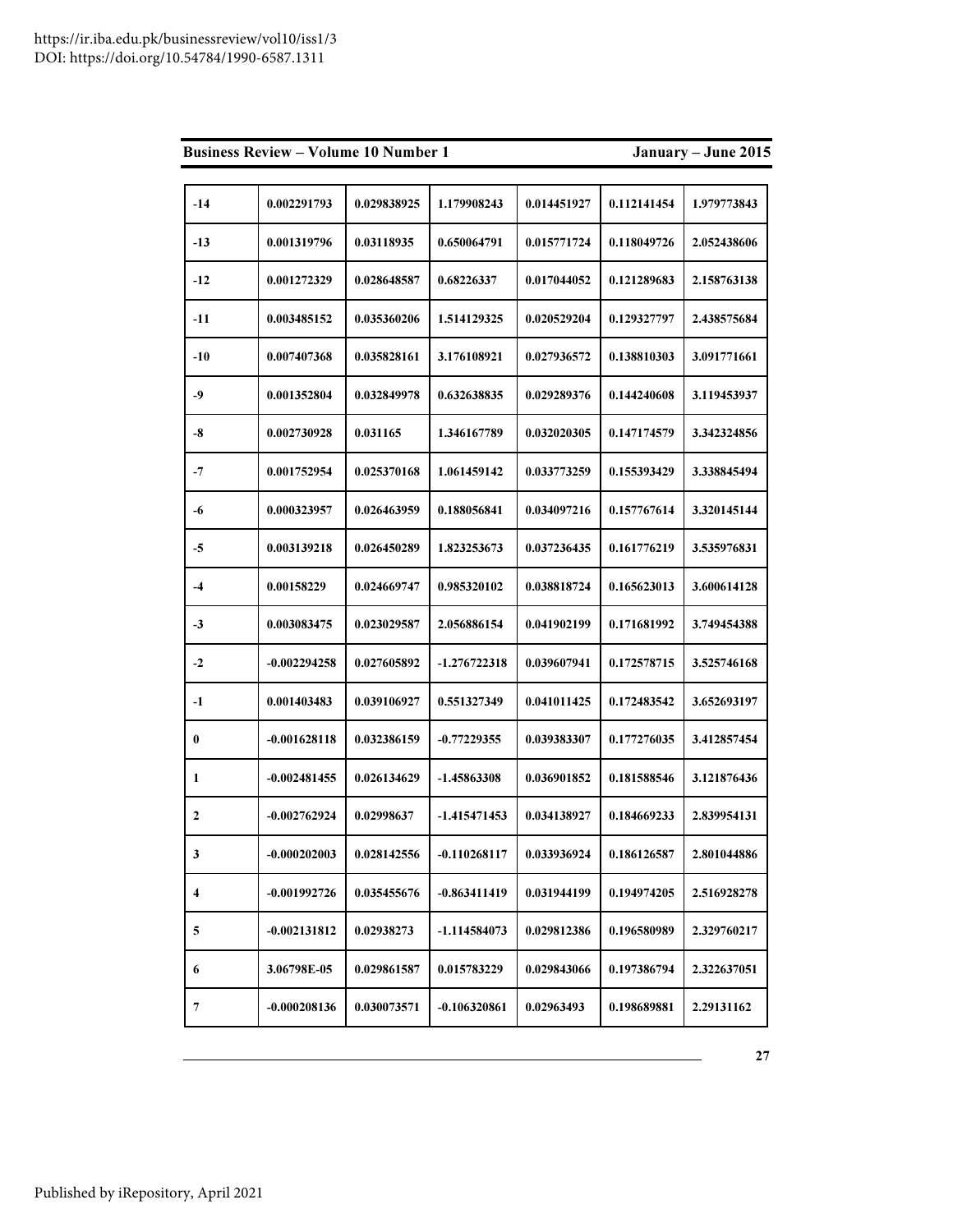|    | <b>Business Review – Volume 10 Number 1</b> |             | January - June 2015 |             |             |             |
|----|---------------------------------------------|-------------|---------------------|-------------|-------------|-------------|
|    |                                             |             |                     |             |             |             |
| 8  | 0.000910408                                 | 0.027330183 | 0.511740215         | 0.030545338 | 0.202383279 | 2.318602543 |
| 9  | 0.000215425                                 | 0.032514607 | 0.101782688         | 0.030760763 | 0.207987666 | 2.272037657 |
| 10 | 0.000482333                                 | 0.029933347 | 0.247541479         | 0.031243096 | 0.210698504 | 2.277973248 |
| 11 | 0.000549957                                 | 0.030559266 | 0.276466284         | 0.031793054 | 0.217486576 | 2.245720959 |
| 12 | 0.00358907                                  | 0.028672721 | 1.922954319         | 0.035382124 | 0.225360738 | 2.411913005 |
| 13 | $-0.002344773$                              | 0.024904756 | $-1.446353403$      | 0.033037351 | 0.228609622 | 2.220070235 |
| 14 | 0.000589479                                 | 0.026976974 | 0.335684486         | 0.03362683  | 0.230141729 | 2.244639291 |
| 15 | 0.00089711                                  | 0.027625016 | 0.498883716         | 0.034523941 | 0.230911595 | 2.296839354 |
| 16 | 0.002118491                                 | 0.04701951  | 0.692156818         | 0.036642431 | 0.231534502 | 2.431221736 |
| 17 | 0.002899193                                 | 0.034307517 | 1.298206591         | 0.039541624 | 0.232605874 | 2.611498787 |
| 18 | 0.001982424                                 | 0.029002949 | 1.05005096          | 0.041524048 | 0.234798516 | 2.716816714 |
| 19 | 0.000706711                                 | 0.0316208   | 0.343340432         | 0.042230759 | 0.241155398 | 2.690220648 |
| 20 | $-0.001423589$                              | 0.032536676 | $-0.672151945$      | 0.04080717  | 0.241710666 | 2.593562179 |

Exhibit 4: ARs and CARs surrounding the Ex-Dividend Days

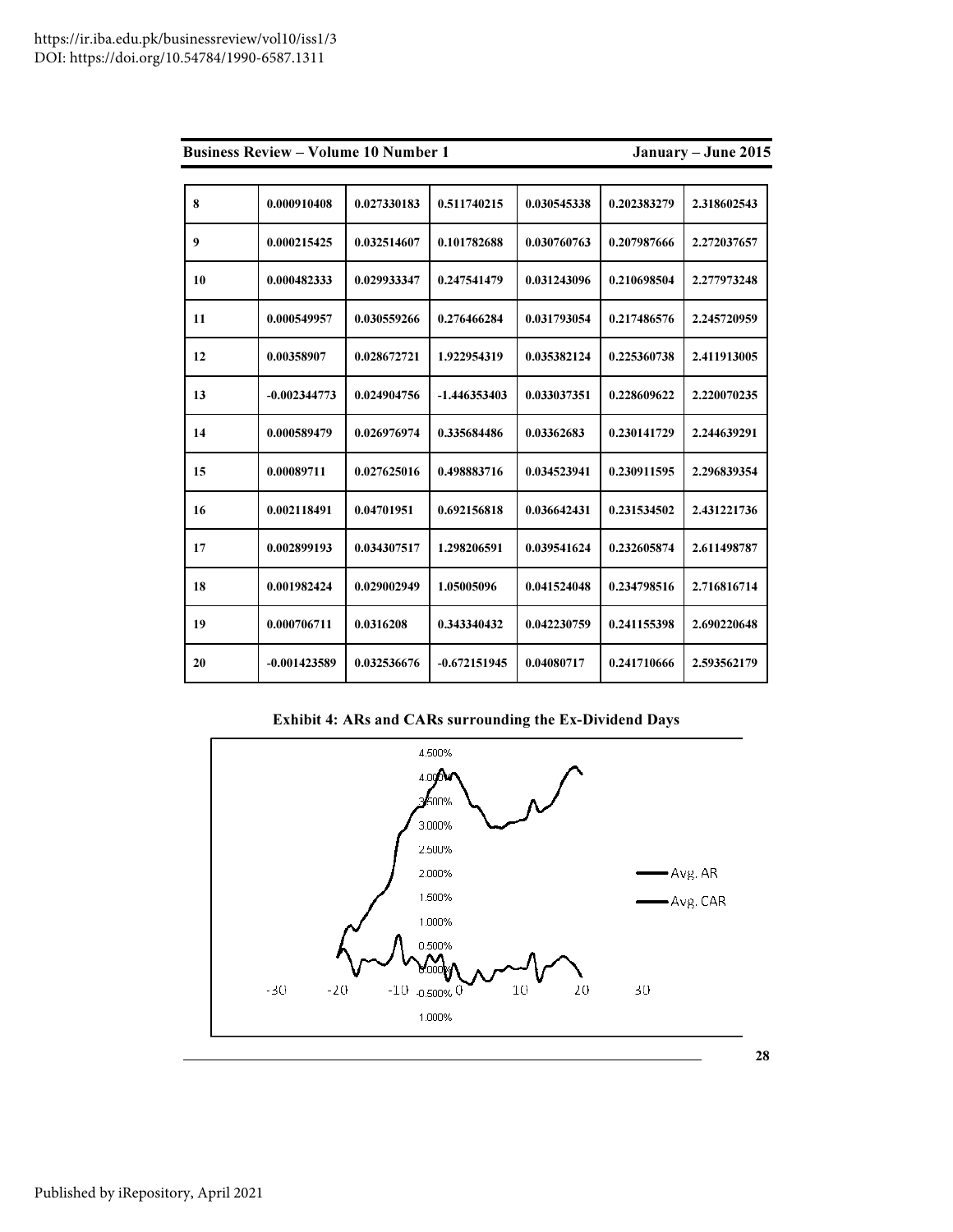Exhibit 5 shows the mean CAR over the various sub-periods in the total event window of 41 days. CARs for all sub periods prior to ex-day are positive. The highest CAR is accumulated for the period -20 to -10, which is the period closest to the dividend announcement date. For the period after ex-day, CAR declines. The decrease in CAR is mostly concentrated in the first 5 days after the ex-day. The CAR values over the various event periods are consistent with the short-term trading hypothesis, which suggests positive price changes in the pre-event period due to buying pressures and negative price changes in the post period due to selling pressures.

| <b>Exhibit 5: Mean CAR for Sub-Periods</b> |  |  |
|--------------------------------------------|--|--|
|--------------------------------------------|--|--|

| Sub-<br>period | $-20$<br>to<br>$-10$ | $-10$<br>to<br>-5 | $-5$<br>to<br>$-1$ | $\theta$  | $+1$<br>to<br>$+5$ | $+6$<br>to<br>$+10$ | $+11$<br>to<br>$+20$ |
|----------------|----------------------|-------------------|--------------------|-----------|--------------------|---------------------|----------------------|
| <b>CAR</b>     | 2.5145               | 0.9299            | 0.3775             | $-0.1628$ | $-0.9571$          | 0.1431              | 0.9564               |

#### Conclusion:

The study examines the ex-dividend day price behavior on Karachi Stock Market during the period January 2009 to June 2010. For the examined period there was no capital gains tax while a tax of 10% applied on the dividends. The price drop ratios are reported to be smaller compared to their theoretical values, indicating a lesser drop in price compared to the tax-adjusted dividends. The study also examines the abnormal returns surrounding the exdays using the single-factor market model. The study evidences the existence of short-term trading and reports positive abnormal returns concentrated in the pre-event window and negative abnormal returns in the post-event period.

The study provides the evidence from the period where tax is applicable only on dividends and no tax is applied on capital gains. Since the capital gain tax has been implemented in Karachi Stock Exchange effective from July 1, 2010, future research can examine the ex-day price behavior when the tax is applicable on both dividends and capital gains.  $\frac{126}{36}$ 

### References

Ahmed, H. and Javid, A. (2009). Dynamics and Determinants of Dividend Policy in Pakistan (Evidence from Karachi Stock Exchange Non-Financial Listed Firms). International Research Journal of Finance and Economics, Vol. 25, pp. 148-171.

Akbar, M. and Baig, H. H. (2010). Reaction of Stock Prices to Dividend Announcements and Market Efficiency in Pakistan. The Lahore Journal of Economics,Vol. 15, No. 1, pp. 103-125.

Bali, R. and Hite, G. L. (1998). Ex-Dividend Day Stock Price Behavior: Discreteness or Tax-Induced Clienteles. Journal of Financial Economics, Vol. 47, No. 2, pp. 127-159.

Borges, M. R. (2009). A Model of Stock Price Adjustment after Dividends. Journal of Economic Studies, Vol. 36, No. 5, pp. 508-521.